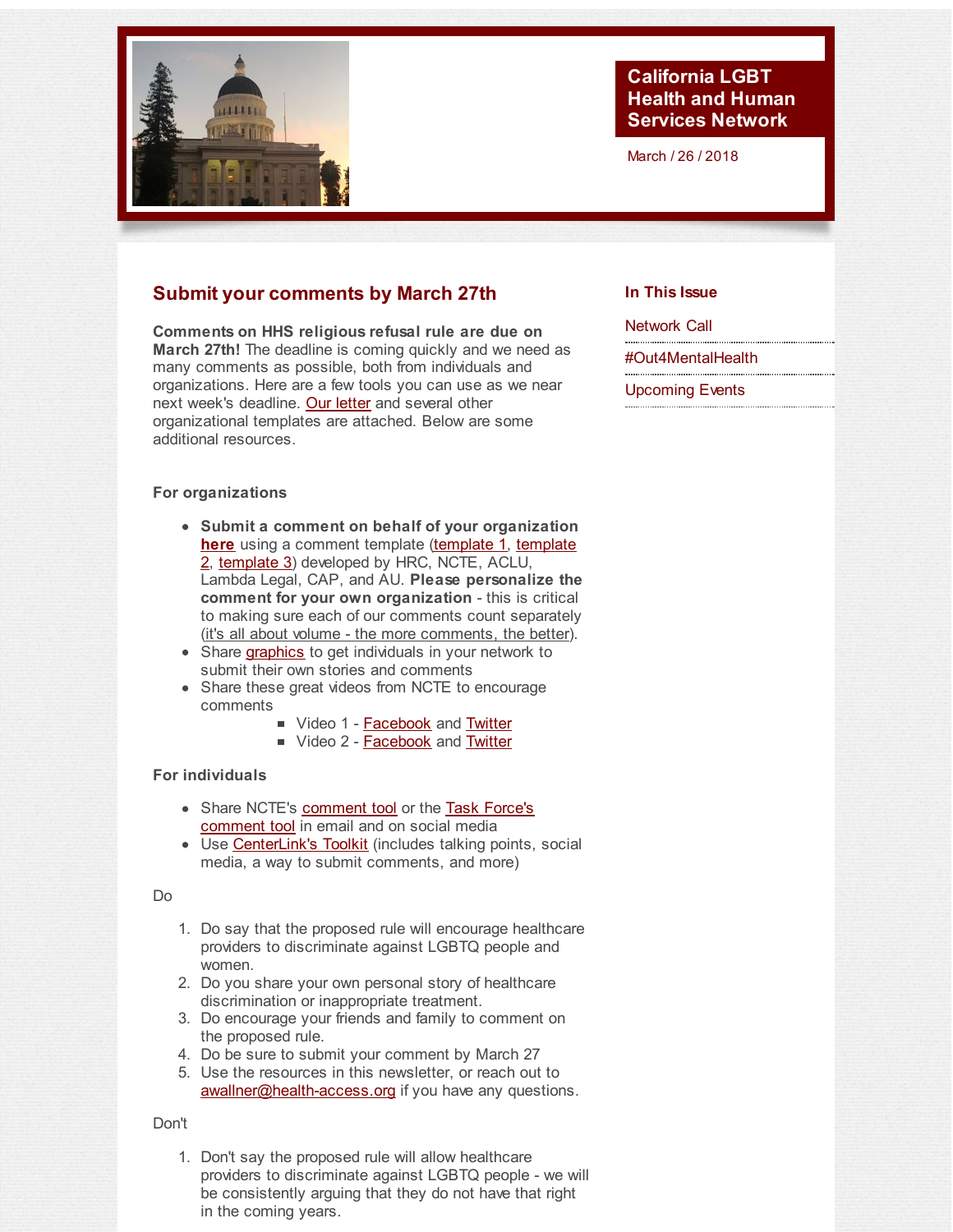- 2. Don't say the proposed rule will allow healthcare providers to deny necessary reproductive health care.
- 3. Don't worry about submitting the perfect comment the pure volume of comments is important in this case.

### **Thursday April 5th, 2018 10:00 am - 11:00 am**

**Call in Number: 866-906-7447 Conference Code: 4914724# Web Conference [Link](http://r20.rs6.net/tn.jsp?f=001Zr9_xTAlDF7Kg-ZP_gUf0zzzhpyQqtWB015dZ_Ry84v-bxfk6ncC615dI0Eg15sSyJyV7DHvSXTJLKJ7E5J2SMLRB9J44hAfhicRpMm8UKICSbzsYhjKkfe3-vCyVqyjPexF1hKRJObSH8S0tQdoyPAe10x6KvfcOWI5lvQtVf-QoEsl-sZLOqaJ3h5vKggHuVyCFDAJhn4ERMDTZcaA-yMvAfscyRvJ0X4sj5YuE4LCbbkuuO169VL_CQR7X_9l0Wwl7g0teH7fLFQ2Bk7RzTcxNyky8zJBvcF0ht8h7pSF54kQv5U5f7HGVQe1V-4tyd61TBldtcwcLKeGyHt5Dfa6d577f8BmfYVGorjlyFLDdGz1RIwS9g==&c=&ch=)**

The Network Listserv is available for member use to share information about upcoming LGBTQ events, campaigns, sign-on letters, share resources, and find partners for collaboration. You can post directly by [emailing](mailto:ca-lgbt-hhs-network-listserv@googlegroups.com) the listserv.

Please [contact](mailto:mtaylor@health-access.org) Mandy Taylor to be added to the listserv if you are unsure how to do it.

**[Project](http://r20.rs6.net/tn.jsp?f=001Zr9_xTAlDF7Kg-ZP_gUf0zzzhpyQqtWB015dZ_Ry84v-bxfk6ncC66gTeQhVTEhaU5MZMenUKWF-NSvsko6u3FS6AnYbjEdFs_czEsROVTCuMl-tQnVFHXfUPt4aVXS0VKZUdplZY3Q_LJH1_5DdC1dmGhX91yhC2nVc-AOA_BHbtp4mfFnxiK80h4Y8Jo0fsnYcAk3SABkxLe8VY5-OcSVJl6yZ3NE74vdpRjnYVq0ktM5GWup9UZ4f-_uzaZtfBPIt0qDAdoBs0RCIwsBiqg==&c=&ch=) Fact Sheet**

**[Liaisons](http://r20.rs6.net/tn.jsp?f=001Zr9_xTAlDF7Kg-ZP_gUf0zzzhpyQqtWB015dZ_Ry84v-bxfk6ncC65Lm_5k82QxnPT4U7U9fvdBB9i6LWeT7aj6o-Ms9fS8qaAXAO8xNMHZxsMzxy6ano7v7sgR5op6E2HcDnAruuTq2Vz4aaSiWg09-kBDjrAzrhAT1cY6pi7-vnpK1hkLxoCmcijfn_a-mfp9HNPa9zqLCm3JNx3K5v6-5VJ3r47k-wHDkwmlWBiEjlkqrH5wO7bVBZ6cPUPsVOK09S-J_CivmjeUuwFCgk7IKsJzvpeXY&c=&ch=) Wanted**

**[Write](http://r20.rs6.net/tn.jsp?f=001Zr9_xTAlDF7Kg-ZP_gUf0zzzhpyQqtWB015dZ_Ry84v-bxfk6ncC62l3fLHsP3kUC_WalAgSA363ikVe3_aXeJYiQ80eyYJi2s5A8KGyHH3m_V4m-RKJrkIJT9kk7HVAK3ApC7z6G8_T5KE1Hl3E4AyZwWh9rKFW_PSHLo59tt-YplweqGCC5DW-JMwF8Rq3&c=&ch=) a Blog Entry**

**LGBTQ [Training](http://r20.rs6.net/tn.jsp?f=001Zr9_xTAlDF7Kg-ZP_gUf0zzzhpyQqtWB015dZ_Ry84v-bxfk6ncC66xiGSb4K5N94Tgj-02IwmkY-hcF29ISf8Pp__1710q-5Kwh2rPKW5V129q5YseybpVM3TXrdZx14kGDfO-1OowqIFua3BK_d4MaboIstxGUwfjGJDLoSdJxDEzmJIjLgtISp-4vYOWYFLXh_vKk0sxDo3oLpRVsclhEuYtibMiK&c=&ch=)**



We are having Town Halls and Round Tables across California. Please have your voice be heard! This is an opportunity for members of LGBTQ communities to share their unique experiences and offer insight into the needs of LGBTQ people and family members in your region. Light dinner provided - **Please RSVP to ensure the correct amount of food**.

### **Upcoming LGBTQ Events**

March 29 - #Out4MentalHealth Town Hall - [Santa](http://r20.rs6.net/tn.jsp?f=001Zr9_xTAlDF7Kg-ZP_gUf0zzzhpyQqtWB015dZ_Ry84v-bxfk6ncC6y1y4gHcIqp50xrGHMhiUOIBW1po0WiePPnLWPDy09UVJt-MqYuNSS9Wiae3mTfCfVUfTsTwD0SoSAvh79iJJTTSs0Hj7m_G1P66eLpeucq-l9gOsL7UyC2840Vgsbvr2iza-_dOacrzMyOrUyC10k2prwxjfc4KejncZhCuLzdgkMHOHEOwSV0=&c=&ch=) Rosa April 6 - Fair Share for [Equality](http://r20.rs6.net/tn.jsp?f=001Zr9_xTAlDF7Kg-ZP_gUf0zzzhpyQqtWB015dZ_Ry84v-bxfk6ncC66xiGSb4K5N9tF0-Su8fzBFbaYadxxK8eSoMz-1e-QHlD8uTbmGc2G2KYjUXERwI55DlORwt-3hbJEVh0083-KXmMSb6FCR-ih5teQGH4kJf_6PEDLLMW6U1yiqMESNfKehSx6A19OcnWuKRk_y_ExM=&c=&ch=) - Los Angeles April 9 - #Out4MentalHealth **Older Adults [Round](http://r20.rs6.net/tn.jsp?f=001Zr9_xTAlDF7Kg-ZP_gUf0zzzhpyQqtWB015dZ_Ry84v-bxfk6ncC66xiGSb4K5N9P0bVq0zR6yKeBBoNImKPIk9-QRhGJg4Af147-k3sZNE9GfdJ8aBeUEaaslNZKxGkbo8Sh9A80n1FCrL2codgCO0IGrgcZGBYGQJYgQiEWgla85VBha8hM0Z0suPo0H6NDtHEnMf3W3VEwv3XZmiCJiQbowspQq9FETagnlBNICl9ON1ESNLhWA==&c=&ch=) Table** - Los Angeles April 10 - CRDP: [Advancing](http://r20.rs6.net/tn.jsp?f=001Zr9_xTAlDF7Kg-ZP_gUf0zzzhpyQqtWB015dZ_Ry84v-bxfk6ncC66xiGSb4K5N9uKlNrweEG2GheZC6WB_nAHiQ3vht3qsS_PBYdI9zF0ZhDbdFeh2OV7ViDWFzAqcFC1gr8mHtQYqqF4olSPvwaXC26oJAE_S0-QD_fJitzPdktLyylFZZjg==&c=&ch=) Mental Health Equity - Los Angeles April 13 - #Out4MentalHealth [Bisexual](http://r20.rs6.net/tn.jsp?f=001Zr9_xTAlDF7Kg-ZP_gUf0zzzhpyQqtWB015dZ_Ry84v-bxfk6ncC66xiGSb4K5N9_EqndNsGeubnm-wX2nY3nbXiqp3-xQd6Pz769vjuKJHD8vcxvSK1IHmU7ZuvyJjakjdQvNBxzxM6RMzCZ4jFoAsLbZkEpvHrtSCVs7dEm9ZCVPy-BOtG234pmUiyIipYJrCD4Vw3YoBFvA3jTHtc_aUDwY7FE79XqrCde285pjTBbm0sqHdR8lFT_Jmm6Qax&c=&ch=) Round Table - Santa Ana April 23 - #Out4MentalHealth Town Hall - [Fresno](http://r20.rs6.net/tn.jsp?f=001Zr9_xTAlDF7Kg-ZP_gUf0zzzhpyQqtWB015dZ_Ry84v-bxfk6ncC6y1y4gHcIqp5troAnUKTykVhTVZnG6gKVN9jgoa98w11JSnOAR4v4aOJjtQWkydBgsa9p-q3EB-bYWpeBhay1UI9stuexRhq0IDFlN_3Q3ZWZBj3QQUe-dvyEwFymOBQZ1qYMzTakYPik8Lszr3-Hg2zPhPtiKGQIUziI_-gMz5rtDeddgjyF9hGIbirv5kz4w==&c=&ch=) April 24 - #Out4MentalHealth Town Hall - [Bakersfield](http://r20.rs6.net/tn.jsp?f=001Zr9_xTAlDF7Kg-ZP_gUf0zzzhpyQqtWB015dZ_Ry84v-bxfk6ncC6y1y4gHcIqp5fnbx13Qyfk5jRvh4KndgeRYuIrM_laEVhjuA7s0iiHpi52xBOToy6eCl13A5Mzs-jY-eQSCQUuTbdiE1SoXhus8d1G_dCb8RKB3cmea6EP73-sbHzFByaLGQZau8mSe5o9qW4WKOpk1Kc61EAug9EUpg8xqbQDlLW1DMbc6oGYs=&c=&ch=) May 3 - #Out4MentalHealth Town Hall - [Chico](http://r20.rs6.net/tn.jsp?f=001Zr9_xTAlDF7Kg-ZP_gUf0zzzhpyQqtWB015dZ_Ry84v-bxfk6ncC6y1y4gHcIqp5ODMZ4NWREWIxNWqtPtCjpUD8T9oiqv8cSyZS1hULJNW_RhdTVLQUggANIG6EbdNqmzyDirttwTQNTWubeCmeoZqshd4Nbso488W6N-iCE6JzHOojVAbHsWX0ASFBlUrXYMR6yQqx-kUvsg2cNx4uXFR385lryzuQk2ytD23ZkrE=&c=&ch=) Oct 19-20 - Improving [OUTcomes](http://r20.rs6.net/tn.jsp?f=001Zr9_xTAlDF7Kg-ZP_gUf0zzzhpyQqtWB015dZ_Ry84v-bxfk6ncC69jDxri4HX35m9jsnu2UOa1ppOYyCI_Nw2GOh-3XEt4j57UYEVA2BzfcFtGpSqjjW9FV2vEk8fP2W9t9gxje6bPudgtyslw0307l3k01TcSD12xu-fn1em-3DK7c-BQFkEDuqgb5pD0T&c=&ch=) Conference - Sacramento

\*Please send information regarding Pride in your region to *[mtaylor@health-access.org](mailto:mtaylor@health-access.org)* 

# **BIG LIFE CHANGES?**

Healthcare.gov makes it easy to sign-up for a special enrollment period within 60 days of any of the following..

#### **GET MARRIED**

CHANGE IN THE SIZE OF YOUR HOUSEHOLD

MOVE TO A DIFFERENT AREA

**HAVE OR ADOPT A CHILD** 

LOSE YOUR CURRENT HEALTH INSURANCE

**HAVE A CHANGE IN YOUR INCOME** 

**BECOME A U.S. CITIZEN** 

Visit healthcare.gov today to learn more.

#### **LGBTQ Health Awareness Week begins March 26th**

This year's theme is "OUTfront for LGBT Health." This is a great time to push folks to file comments with HHS (see above) and spread the word about special enrollment periods. Out2Enroll resources on special enrollment and health insurance literacy resources are here and we're reattaching their social [media](http://r20.rs6.net/tn.jsp?f=001Zr9_xTAlDF7Kg-ZP_gUf0zzzhpyQqtWB015dZ_Ry84v-bxfk6ncC66xiGSb4K5N9Z3LL0THQhI2Gp_DzhnqSXVE9pRskZpDZZHQSo9PNZdAuYqK1PgRO6ZujMZ4JDwJjzwcWi-yck60cQEHhKoWFGz5HXmycBVxvYY3cRFE4C72sxcZfKGNCbfkotmesHz0KmAuKIJsQL8L0b87X-_Tv0aDlb3PcB4wt1C1eOcf7Doyxdxktg_tR2w==&c=&ch=) guide. Here are a few additional ways to engage during the week:

Hashtags: **#OUTfront #OUTvisible**